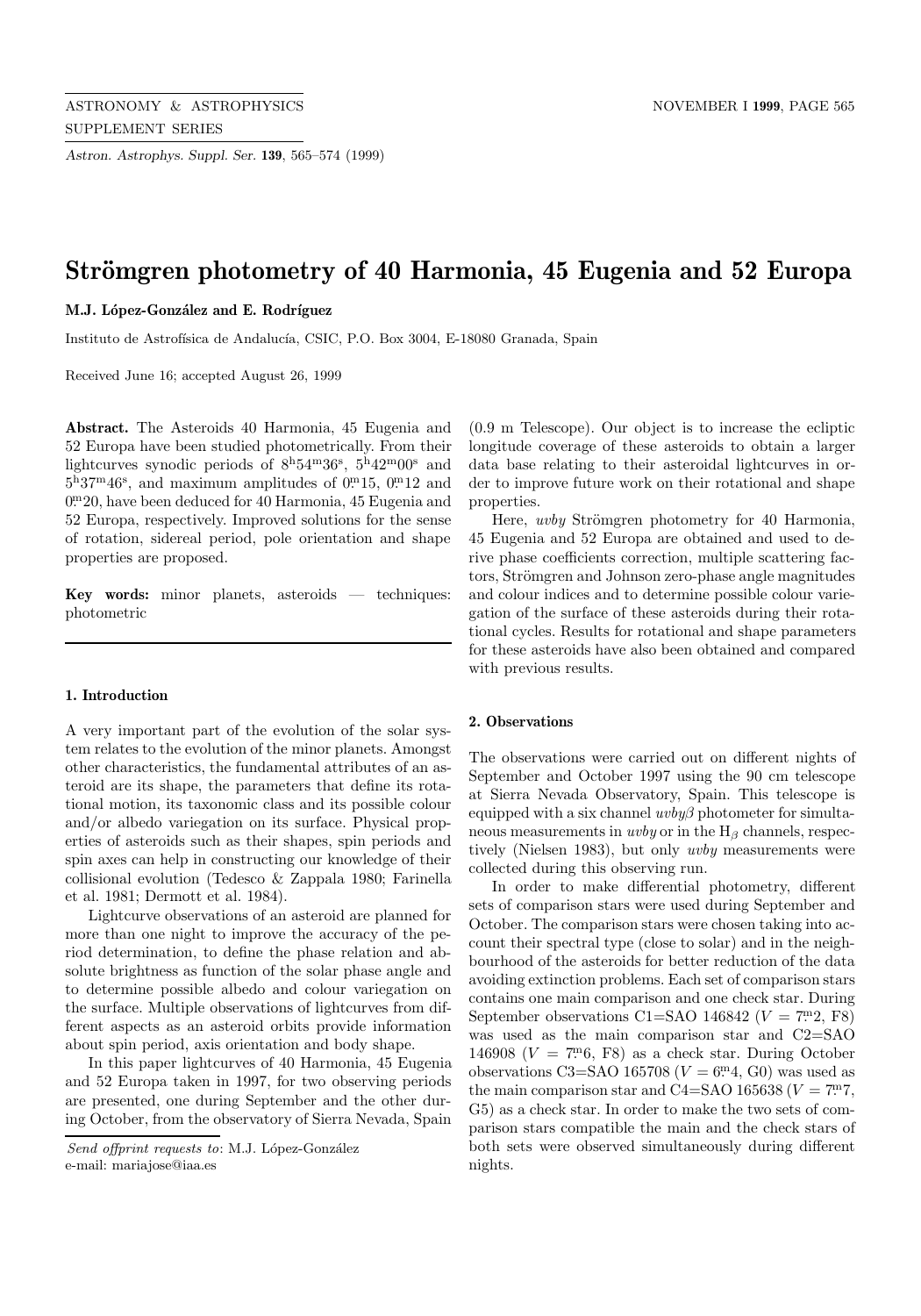**Table 1.** Aspect data

| Date        | Long   | Lat     | phase          | $\boldsymbol{r}$ | Л       |
|-------------|--------|---------|----------------|------------------|---------|
| (0 U T)     | (1950) | (1950)  | $(\text{deg})$ | (AU)             | (AU)    |
| 40 Harmonia |        |         |                |                  |         |
| 08 09 1997  | 352.11 | $-7.65$ | 4.92           | 1.16620          | 2.16443 |
| 09 09 1997  | 351.86 | $-7.67$ | 4.56           | 1.16501          | 2.16431 |
| 10 09 1997  | 351.61 | $-7.68$ | 4.23           | 1.16406          | 2.16419 |
| 02 10 1997  | 346.36 | $-7.59$ | 10.43          | 1.20539          | 2.16231 |
| 03 10 1997  | 346.17 | $-7.56$ | 10.91          | 1.21001          | 2.16225 |
| 07 10 1997  | 345.47 | $-7.45$ | 12.76          | 1.23066          | 2.16208 |
| 45 Eugenia  |        |         |                |                  |         |
| 08 09 1997  | 348.58 | $-3.53$ | 1.89           | 1.78740          | 2.79222 |
| 09 09 1997  | 348.36 | $-3.57$ | 1.60           | 1.78771          | 2.79301 |
| 10 09 1997  | 348.13 | $-3.60$ | 1.40           | 1.78831          | 2.79380 |
| 02 10 1997  | 343.59 | $-4.19$ | 8.63           | 1.87130          | 2.81091 |
| 03 10 1997  | 343.43 | $-4.21$ | 8.99           | 1.87811          | 2.81167 |
| 07 10 1997  | 342.81 | $-4.27$ | 10.40          | 1.90779          | 2.81470 |
| 52 Europa   |        |         |                |                  |         |
| 08 09 1997  | 352.22 | $-7.19$ | $3.22\,$       | 2.23452          | 3.23064 |
| 09 09 1997  | 352.03 | $-7.22$ | 2.98           | 2.23227          | 3.22979 |
| 10 09 1997  | 351.83 | $-7.25$ | 2.76           | 2.23030          | 3.22893 |
| 02 10 1997  | 347.54 | $-7.60$ | 6.69           | 2.25939          | 3.20973 |
| 03 10 1997  | 347.37 | $-7.61$ | 7.00           | 2.26392          | 3.20885 |
| 07 10 1997  | 346.71 | $-7.61$ | 8.25           | 2.28467          | 3.20528 |
|             |        |         |                |                  |         |

The observing and reduction procedure was standard, based on consecutive measurements of the selected main comparison star, check comparison star, asteroids and sky reading. During the observations reported here, neither of the comparison stars showed any sign of variability within  $0^{\mathrm{m}} 005$ .

To transform our data into the standard uvby system we have used the same procedure described in Rodríguez et al. (1997). After differential magnitudes in the standard system were obtained for the asteroids with respect to one main comparison star  $(C1=SAO 146842)$  we correct them to unit distance from the sun and the earth and perform light-time corrections to all the observations. Then, we transform these differential magnitudes to absolute magnitudes using the absolute values of C1,  $V = 7.156$ ,  $b - y = 0$ . 310,  $m_1 = 0$ . 163 and  $c_1 = 0$ . 413, listed in the Hauck & Mermilliod (1998) catalogue.

In addition, we obtained the following values of  $V =$  $7^{\rm m}656, 6^{\rm m}377, 7^{\rm m}750, b - y = 0^{\rm m}290, 0^{\rm m}548, 0^{\rm m}589,$  $m_1 = 0$ . m. 165, 0. m. 269, 0. m. 345, and  $c_1 = 0$ . m. 517, 0. m. 427, 0. 0. 357 for C2, C3 and C4, respectively, in good agreement with the values listed in Hauck & Mermilliod (1998).

# **3. Analysis**

In Table 1 the aspect data for each asteroid, the longitude and latitude relative to the ecliptic, the solar phase angle, the geocentric, r, and heliocentric,  $\Delta$ , distances, are listed for every day of observation.

#### 3.1. Photometry

These observations were carried out during different nights of September and October when each asteroid had different phase angles, thus different magnitudes were observed. The mean reduced magnitudes observed for each uvby Strömgren filter,  $\overline{uvby}(1,\alpha)$ , the average phase angle of the observations,  $\overline{\alpha}$ , and the range of phase angle covered, during September and October observations, are presented in Table 2. The observed Strömgren colour indices,  $b - y$  and  $u - b$ , are also listed.

We have applied a linear phase correction to transform the observed uvby reduced magnitudes to zero-phase angle magnitudes,  $uvby (1,0)$ . No significative differences are found in the individual linear phase coefficients,  $\beta_{\text{filter}}$ , obtained using the different Strömgren filters. The slight differences found are, in all the cases, within the error bars of the determinations, but these slight differences could influence the colour indices when they are transformed to zero-phase angle. In order to preserve the colour indices measured, a mean linear phase coefficient,  $\beta_{\rm m}$ , that is more suitable for the observed magnitudes at phase angles greater than  $7°$  in all the Strömgren filters, is used to transform to zero-phase angle magnitudes. The magnitudes uvby  $(1,0)$  are calculated as  $uvby(1,\alpha)$  =  $uvby(1,0) + \beta_{\text{m}}\alpha$ . This relation has been applied to the measurements taken during October when the solar phase angles were greater than 7◦ for all the asteroids.

Lumme & Bowell (1981a, 1981b) showed that the light observed at phase angle  $\alpha$  relative to the luminosity at zero phase is decomposed into a single scattering part and a multiple scattering part, and the magnitudes at phase angle  $\alpha$  can be expressed as  $V(\alpha) = V(0^{\circ}) - 2.5 \text{ Log}((1 - Q)\phi(\alpha) + Q)$ . Here,  $\phi(\alpha)$ is the corresponding phase function for single scattered light and Q is the multiple scattering factor. Lumme & Bowell (1981b) found that  $\phi(\alpha)$  can be expressed as  $\phi(\alpha) = 1 - \sin\alpha/(0.124 + 1.407 \sin\alpha - 0.758 \sin^2\alpha)$  in the phase range  $0^{\circ} \leq \alpha \leq 25^{\circ}$ . We have used all the data measured from September to October, for each asteroid, to find the values of  $Q_{\text{filter}}$  and  $V_{\text{filter}}(0)$  which produce the best fit, for each filter, to the Lumme & Bowell (1981b) relation.

The Strömgren magnitudes and colour indices obtained by linear analysis,  $uvby(1,0)$ , and those obtained by following the radiative transfer theory of Lumme & Bowell (1981b),  $uvby(0)$ , are shown in Table 2. These Strömgren values are transformed into the  $UBV$  Johnson system by using the transformation equations of Warren & Hesser (1977) to transform the Strömgren  $b-y$  and  $u-b$ colour indices to Johnson  $B-V$  and  $U-B$  colour indices. As the "y" standard magnitude obtained using the "y" Strömgren filter is equivalent to the " $V$ " magnitude of the "V" Johnson filter, knowing the  $B - V$  and  $U - B$  colour indices, the  $B$  and  $U$  magnitudes are calculated directly. The Johnson magnitudes and colour indices obtained are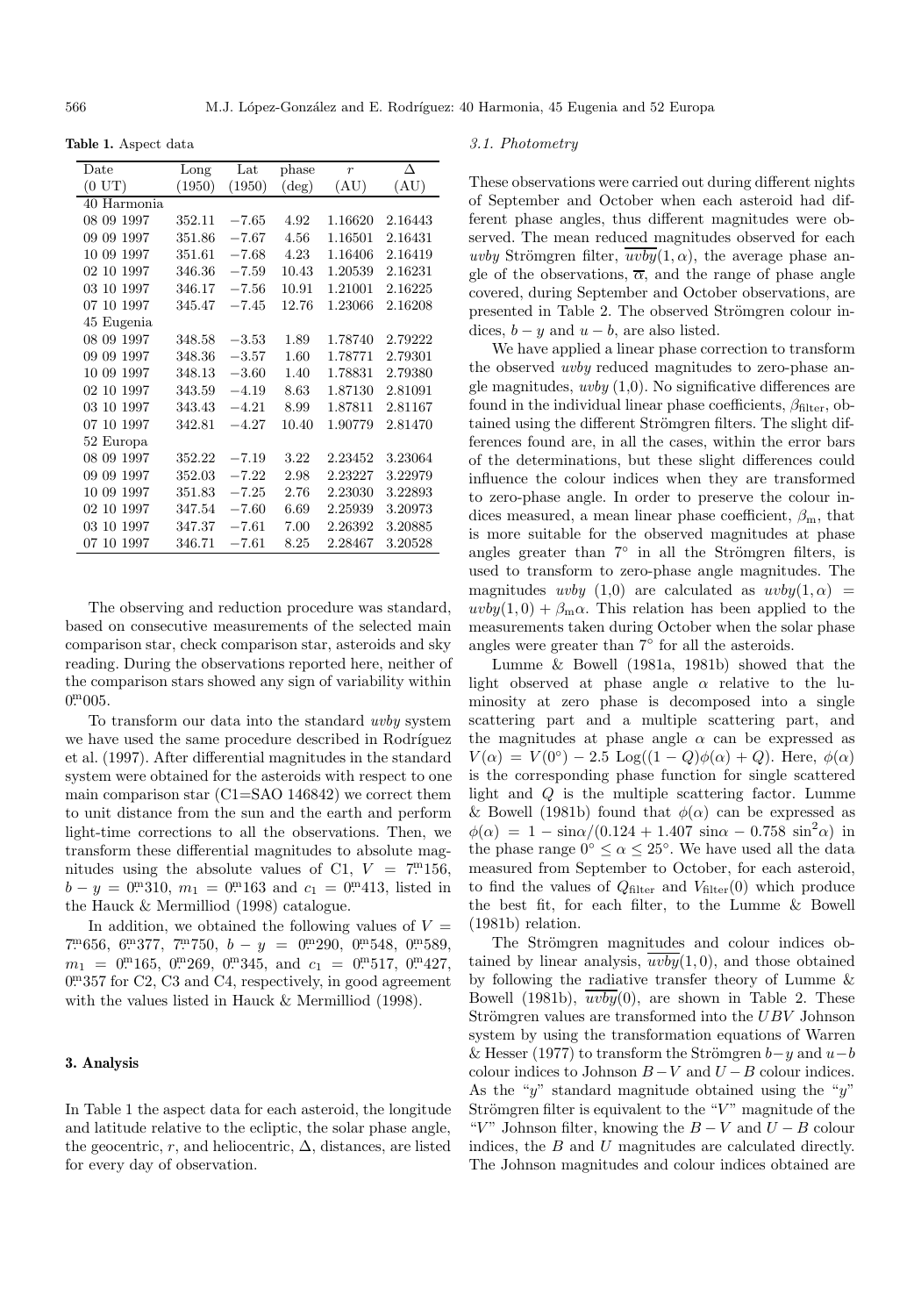**Table 2.** Photometry

| $\overline{uvby}(1,\alpha)$ $\overline{uvby}(1,\alpha)$<br>(mag) | (mag)                      | $\overline{uvby}(1,0)$<br>(mag)                            | $\overline{UBV}(1,0)$ Q factors<br>(mag)                  |             | $\overline{uvby}(0)$<br>(mag) | $\overline{UBV}(0)$<br>(mag)                          | $\Delta_{((0,1)-(0))}$<br>(mag)                                                           | TRIAD<br>(mag)                  |
|------------------------------------------------------------------|----------------------------|------------------------------------------------------------|-----------------------------------------------------------|-------------|-------------------------------|-------------------------------------------------------|-------------------------------------------------------------------------------------------|---------------------------------|
| $40$ Harmonia                                                    |                            |                                                            |                                                           |             |                               |                                                       |                                                                                           |                                 |
| $\overline{\alpha} = 4.25$                                       |                            | $\overline{\alpha} = 12^{\circ}01 \ \beta_{\rm m} = 0.029$ |                                                           |             |                               |                                                       |                                                                                           |                                 |
| $0^\circ 31$                                                     | $1^\circ 21$               | 0.004                                                      |                                                           |             |                               |                                                       |                                                                                           |                                 |
| y 7.402                                                          | y 7.705                    | $y_{(1,0)}$ 7.369                                          | $V_{(1,0)}$ 7.369 $Q_y$ 0.145                             |             | $y_{(0)}$ 7.043               | $V_{(0)}$ 7.043                                       | $\Delta V$ 0.33                                                                           | $V_{(0)}$ 7.14                  |
| 0.050                                                            | 0.060                      | 0.048                                                      | 0.048                                                     | 0.021       | 0.045                         | 0.045                                                 | 0.09                                                                                      |                                 |
| <i>b</i> 7.939                                                   | b8.239                     | $b_{(1,0)}$ 7.903                                          | $B_{(1,0)}8.231 \quad Q_b \quad 0.148$                    |             | $b_{(0)}$ 7.581               | $B_{(0)}$ 7.910                                       | $\Delta B$ 0.32                                                                           |                                 |
| 0.050                                                            | 0.061                      | 0.048                                                      | 0.059                                                     | 0.021       | 0.045                         | 0.195                                                 | 0.25                                                                                      |                                 |
| v 8.683                                                          | v 8.984                    | $v_{(1,0)}$ 8.648                                          | $U_{(1,0)}8.629$ $Q_v$ 0.148                              |             | $v_{(0)}8.325$                | $U_{(0)}8.292$                                        | $\Delta U$ 0.34                                                                           |                                 |
| 0.050                                                            | 0.061                      | 0.048                                                      | 0.074                                                     | 0.021       | 0.045                         | 0.265                                                 | 0.35                                                                                      |                                 |
| $u$ 9.831                                                        | $u\ 10.146$                | $u_{(1,0)}9.810$                                           |                                                           | $Q_u$ 0.122 | $u_{(0)}9.460$                |                                                       |                                                                                           |                                 |
| 0.061                                                            | 0.065                      | 0.051                                                      |                                                           | 0.022       | 0.051                         |                                                       |                                                                                           |                                 |
| $b - y$ 0.536 $b - y$ 0.535                                      |                            |                                                            | $B-V$ 0.862                                               |             |                               | $b - y$ 0.538 $B - V$ 0.867                           | $\Delta_{B-V}$ – 0.005 $B-V$ 0.85                                                         |                                 |
| 0.007                                                            | 0.007                      |                                                            | 0.011                                                     |             | 0.090                         | 0.150                                                 |                                                                                           |                                 |
| $u - b$ 1.892 $u - b$ 1.902                                      |                            |                                                            |                                                           |             |                               | $U - B$ 0.398 $Q_m$ 0.141 $u - b$ 1.879 $U - B$ 0.382 |                                                                                           | $\Delta_{U-B}$ 0.016 $U-B$ 0.43 |
| 0.021                                                            | 0.020                      |                                                            | 0.015                                                     | 0.021       | 0.096                         | 0.070                                                 |                                                                                           |                                 |
| 45 Eugenia                                                       |                            |                                                            |                                                           |             |                               |                                                       |                                                                                           |                                 |
| $\overline{\alpha} = 1.46$                                       | $\overline{\alpha} = 9.83$ | $\beta_{\rm m}$ 0.030                                      |                                                           |             |                               |                                                       |                                                                                           |                                 |
| $0^\circ 14$                                                     | 0.92                       | 0.010                                                      |                                                           |             |                               |                                                       |                                                                                           |                                 |
| y7.661                                                           | y8.098                     | $y_{(1,0)}$ 7.815                                          | $V_{(1,0)}$ 7.815 $Q_y$ 0.142                             |             | $y_{(0)}$ 7.504               | $V_{(0)}$ 7.504                                       | $\Delta V$ 0.31                                                                           | $V_{(0)}$ 7.27                  |
| 0.043                                                            | 0.054                      | 0.052                                                      | 0.052                                                     | 0.020       | 0.042                         | 0.042                                                 | 0.09                                                                                      |                                 |
| b 8.086                                                          | b 8.216                    | $b_{(1,0)}8.216$                                           | $B_{(1,0)}8.455$                                          | $Q_b 0.174$ | $b_{(0)}$ 7.935               | $B_{(0)}8.193$                                        | $\Delta B$ 0.26                                                                           |                                 |
| 0.046                                                            | 0.044                      | 0.044                                                      | 0.120                                                     | 0.020       | 0.039                         | 0.177                                                 | 0.30                                                                                      |                                 |
| v 8.688                                                          | $\upsilon$ 9.112           | $v_{(1,0)}$ 8.828                                          | $U_{(1,0)}8.665$                                          | $Q_v$ 0.157 | $v_{(0)}8.532$                | $U_{(0)}8.394$                                        | $\Delta U$ 0.27                                                                           |                                 |
| 0.049                                                            | 0.051                      | 0.044                                                      | 0.161                                                     | 0.019       | 0.039                         | 0.279                                                 | 0.44                                                                                      |                                 |
| $\boldsymbol{u}$ 9.721                                           | $\boldsymbol{u}$ 10.142    | $u_{(1,0)}9.856$                                           |                                                           | $Q_u$ 0.162 | $u_{(0)}9.5650$               |                                                       |                                                                                           |                                 |
| 0.082                                                            | 0.041                      | 0.066                                                      |                                                           | $\,0.031\,$ | 0.063                         |                                                       |                                                                                           |                                 |
| $b - y$ 0.425 $b - y$ 0.401                                      |                            |                                                            | $B-V\ 0.659$                                              |             |                               |                                                       | $b - y$ 0.431 $B - V$ 0.689 $\Delta B - V - 0.030$ $B - V$ 0.66                           |                                 |
| 0.020                                                            | 0.041                      |                                                            | 0.051                                                     |             | 0.081                         | 0.135                                                 |                                                                                           |                                 |
| $u - b$ 1.634 $u - b$ 1.643                                      |                            |                                                            |                                                           |             |                               | $U - B$ 0.207 $Q_m$ 0.159 $u - b$ 1.630 $U - B$ 0.201 | $\Delta U - B\,0.006\,U - B\,0.27$                                                        |                                 |
| 0.055                                                            | 0.056                      |                                                            | 0.041                                                     | 0.023       | 0.102                         | 0.074                                                 |                                                                                           |                                 |
| 52 Europa<br>$\overline{\alpha} = 2.77$                          | $\overline{\alpha} = 7.75$ | $\beta_{\rm m}$ 0.040                                      |                                                           |             |                               |                                                       |                                                                                           |                                 |
| $0^\circ 21$                                                     | $0^\circ 81$               | 0.012                                                      |                                                           |             |                               |                                                       |                                                                                           |                                 |
| $y\,6.665$                                                       | $y\,6.935$                 | $y_{(1,0)}$ 6.640                                          | $V_{(1,0)}$ 6.640 $Q_y$ 0.093                             |             | $y_{(0)}$ 6.382               | $V_{(0)}$ 6.382                                       | $\Delta V$ 0.26                                                                           | $V_{(0)}$ 6.25                  |
| 0.058                                                            | 0.060                      | 0.052                                                      | 0.052                                                     | 0.026       | 0.071                         | 0.071                                                 | 0.12                                                                                      |                                 |
| b 7.094                                                          | $\it{b}$ 7.348             | $b_{(1,0)}$ 7.053                                          | $B_{(1,0)}$ 7.313 $Q_b$ 0.127                             |             | $b_{(0)}$ 6.822               | $B_{(0)}$ 7.086                                       | $\Delta B$ 0.23                                                                           |                                 |
| 0.059                                                            | 0.061                      | 0.053                                                      | 0.081                                                     | 0.035       | 0.072                         | 0.214                                                 | 0.29                                                                                      |                                 |
| v 7.732                                                          |                            |                                                            | $v$ 7.980 $v_{(1,0)}$ 7.685 $U_{(1,0)}$ 7.580 $Q_v$ 0.138 |             | $v_{(0)}$ 7.463               | $U_{(0)}$ 7.359                                       | $\Delta U$ 0.22                                                                           |                                 |
| 0.058                                                            | 0.063                      | 0.054                                                      | 0.107                                                     | 0.035       | 0.073                         | 0.335                                                 | 0.44                                                                                      |                                 |
| $\boldsymbol{u}$ 8.819                                           | $u\,9.064$                 | $u_{(1,0)}8.769$                                           |                                                           | $Q_u$ 0.143 | $u_{(0)}8.551$                |                                                       |                                                                                           |                                 |
| 0.088                                                            | 0.066                      | 0.061                                                      |                                                           | 0.046       | 0.094                         |                                                       |                                                                                           |                                 |
| $b - y \; 0.429 \; b - y \; 0.413$                               |                            |                                                            | $B-V$ 0.673                                               |             |                               |                                                       | $b - y$ 0.440 $B - V$ 0.704 $\Delta B - V - 0.031$ $B - V$ 0.66                           |                                 |
| 0.021                                                            | 0.014                      |                                                            | 0.029                                                     |             | 0.143                         | 0.239                                                 |                                                                                           |                                 |
| $u - b$ 1.725 $u - b$ 1.717                                      |                            |                                                            |                                                           |             |                               |                                                       | $U - B$ 0.267 $Q_m$ 0.125 $u - b$ 1.729 $U - B$ 0.273 $\Delta U - B - 0.006$ $U - B$ 0.33 |                                 |
| 0.062                                                            | 0.036                      |                                                            | 0.036                                                     | 0.036       | 0.166                         | 0.121                                                 |                                                                                           |                                 |
|                                                                  |                            |                                                            |                                                           |             |                               |                                                       |                                                                                           |                                 |

also shown in Table 2, together with the differences found between the Johnson magnitudes calculated using a linear phase correction,  $\overline{UBV}(1,0)$ , and those obtained by using the Lumme and Bowell relation  $\overline{UBV}(0)$ , (values  $\Delta_{((0,1)-(0))}$  in Table 2).

In order to obtain the corresponding rotational synodic periods for each asteroid, analysis of frequencies were carried out on our data using the method described

in Rodríguez et al. (1998). Synodic periods of  $0.37125$ ,  $0.23750$  and  $0.23456$  are obtained for 40 Harmonia, 45 Eugenia and 52 Europa, respectively.

Figures 1 to 3 show the composite lightcurves derived using these synodic periods for each asteroid. The  $(1,0)$ magnitudes derived in the different Strömgren filters and the  $b-y$ ,  $v-b$  and  $u-b$  colour indices versus the rotational phase are also shown in these figures. The Strömgren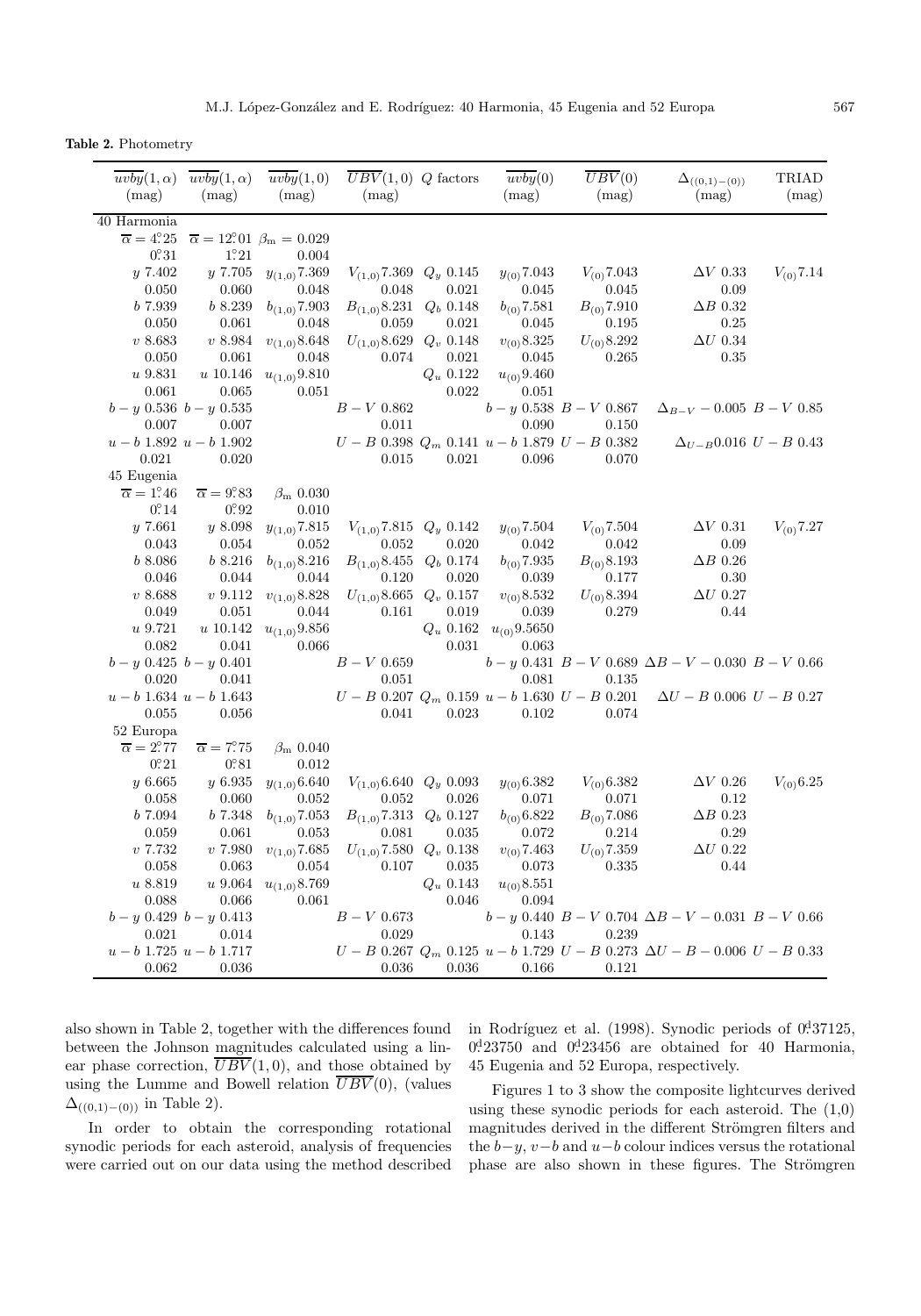



**Fig. 1.** Lightcurves and colour indices of 40 Harmonia in rotational phase. The 0 phase time corresponds at JD 2450700.5388 corrected for light-time

magnitudes observed during September need a greater phase angle correction than that applied to those observed during October when the phase angles are greater than 7◦. Therefore September magnitudes are shifted by additional constants of  $+0.007$ ,  $+0.0018$  and  $+0.0005$ , in all the uvby filters, for 40 Harmonia, 45 Eugenia and 52 Europa, respectively. The composite lightcurves obtained for each asteroid show very regular shapes with two maxima and two minima per rotation cycle.

#### 3.2. Poles and shapes

Poles and shapes for these asteroids have been determined using the Epoch/Amplitude method (see Taylor 1979; Magnusson 1986 and Magnusson et al. 1989). Lightcurve data reported in the literature together with lightcurves obtained here for these asteroids have been used in the analysis. Most of the lightcurves used in this work can be found in the Asteroid Photometric Catalogue by Lagerkvist et al. (1987, 1988, 1992). The

**Fig. 2.** Lightcurves and colour indices of 45 Eugenia in rotational phase. The 0 phase time corresponds at JD 2450700.5473 corrected for light-time

epochs of maximum brightness and the lightcurve amplitudes used for each asteroid together with the references for the lightcurves used are listed in Table 3.

We use the method proposed by Michalowski & Velichko (1990) that use the Epoch and Amplitude equations to build expressions,  $f_1(Tsid, \lambda_p, \beta_p, b/a, b/c, \beta_A) =$ 0 for  $l = 1, \ldots (k + m)$ , where k is the number of pairs of lightcurves used for the Epoch equations,  $m$  is the number of lightcurves used for the Amplitude equations, Tsid is the sidereal period of rotation of the asteroid,  $\lambda_{\rm p}$ and  $\beta_{\rm p}$  are the pole coordinates of the asteroid,  $a \geq b \geq c$ are the symmetry axes of the asteroid (considered as a triaxial ellipsoid of axis  $a \geq b \geq c$  rotating about their shortest axis) and  $\beta_A$  is a phase coefficient taking into account the phase angle effects on the amplitude of the lightcurves. Following the work of De Angelis (1993), we have used the same procedure of standardization of the variables  $f_1$ , dividing each  $f_1$  by the standard deviation  $\sigma$ of all  $f_1$  of the same group of equations, and then, these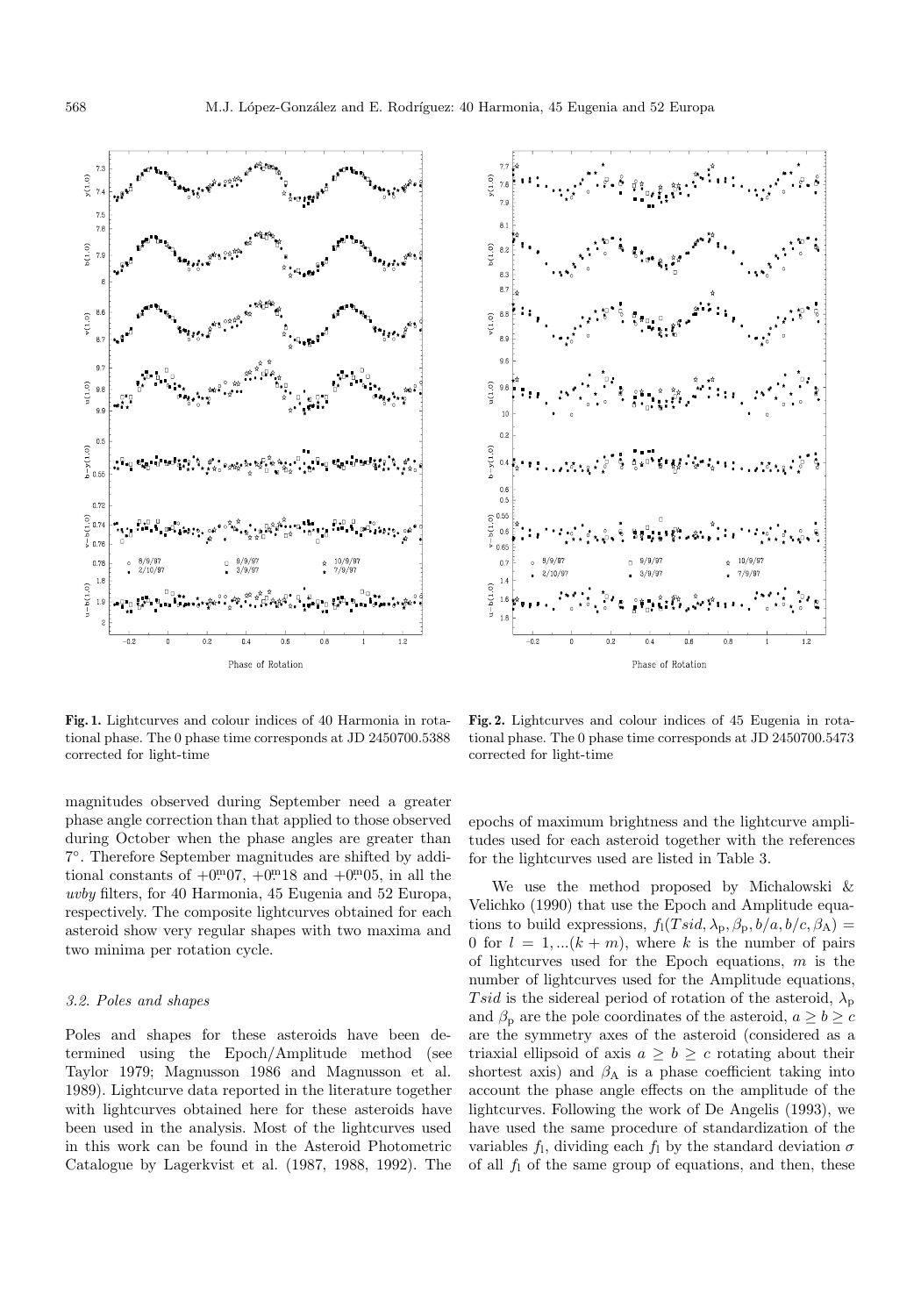**Table 3.** Epochs of maximum brightness and Amplitudes observed

| Ecliptic<br>Reference<br>JD<br>Ecliptic<br>Phase<br>Amp.<br>Date<br>Long<br>Lat<br>$(\text{deg})$<br>(mag)<br>(1950)<br>(1950)<br>40 Harmonia                                       |  |
|-------------------------------------------------------------------------------------------------------------------------------------------------------------------------------------|--|
|                                                                                                                                                                                     |  |
|                                                                                                                                                                                     |  |
|                                                                                                                                                                                     |  |
| 14 1 1 958<br>4.37<br>13.48<br>2436217.8864<br>146.93<br>$\overbrace{\qquad \qquad }^{ }$<br>Gehrels and Owings (1962)                                                              |  |
| 143.89<br>$0.23\,$<br>Gehrels and Owings (1962)<br>29 1 1 958<br>4.99<br>6.65<br>2436232.7303                                                                                       |  |
| Gehrels and Owings (1962)<br>29 1 1 958<br>2436232.9298<br>143.84<br>5.00<br>6.55                                                                                                   |  |
| $7.25\,$<br>14 2 1975<br>127.61<br>4.73<br>$0.28\,$<br>Lagerkvist (1978)<br>2442457.5334                                                                                            |  |
| 6 10 1983<br>291.30<br>$-3.62$<br>26.81<br>$0.30\,$<br>McCheyne et al. (1985)<br>2445614.2994                                                                                       |  |
| McCheyne et al. (1985)<br>7 10 1983<br>2445615.3196<br>291.56<br>$-3.62$<br>26.86                                                                                                   |  |
| McCheyne et al. (1985)<br>8 10 1983<br>2445616.3273<br>$291.82\,$<br>$-3.61$<br>$26.91\,$                                                                                           |  |
| Gallardo and Tancredi (1987)<br>5 1 9 8 6<br>233.41<br>5.12<br>3.59<br>0.15<br>8<br>2446558.7162                                                                                    |  |
| This work<br>9 1 9 9 7<br>351.62<br>$-7.68$<br>$4.24\,$<br>9<br>2450701.4624                                                                                                        |  |
| This work<br>10 9 1997<br>4.20<br>0.15<br>2450701.6148<br>351.58<br>$-7.68$                                                                                                         |  |
| 11 9 1997<br>2450702.5703<br>351.34<br>$-7.70$<br>3.95<br>This work                                                                                                                 |  |
| This work<br>2 10 1997<br>346.17<br>$-7.56$<br>10.90<br>0.15<br>2450724.4850                                                                                                        |  |
| This work<br>3 10 1997<br>346.00<br>$11.33\,$<br>2450725.3888<br>$-7.54$                                                                                                            |  |
| 45 Eugenia                                                                                                                                                                          |  |
| 11 6 1969<br>2440383.6909<br>16.05<br>217.87<br>9.96<br>Taylor et al. $(1988)$                                                                                                      |  |
| 0.29<br>Debehogne and Zappala (1980)<br>4 5 1 9 7 8<br>2443632.6831<br>226.59<br>10.77<br>4.56                                                                                      |  |
| Harris and Young (1979)<br>1 6 1978<br>221.04<br>2443660.6991<br>10.50<br>11.95                                                                                                     |  |
| 13 1 1 982<br>$0.17\,$<br>Weidenschilling et al. (1987)<br>2444982.9384<br>172.49<br>0.95<br>18.66                                                                                  |  |
| Debehogne et al. (1983)<br>13 3 1982<br>3.62<br>2.97<br>2445041.5846<br>164.76                                                                                                      |  |
| Weidenschilling et al. (1987)<br>21 5 1982<br>161.27<br>4.68<br>22.75<br>0.20<br>2445110.6812                                                                                       |  |
| Weidenschilling et al. (1987)<br>14 7 1982<br>176.10<br>21.40<br>4.60<br>0.18                                                                                                       |  |
| Weidenschilling et al. (1987)<br>21 5 1983<br>298.15<br>6.82<br>0.14<br>2445476.0576<br>19.90                                                                                       |  |
| 30 6 1983<br>2445515.9700<br>294.80<br>6.81<br>7.17<br>$0.11\,$<br>Weidenschilling et al. (1987)                                                                                    |  |
| Weidenschilling et al. (1987)<br>11 10 1983<br>1.91<br>22.04<br>0.15<br>2445618.7777<br>290.34                                                                                      |  |
| Weidenschilling et al. (1987)<br>11 11 1983<br>298.90<br>0.89<br>20.45<br>0.15<br>2445649.6401                                                                                      |  |
| Taylor et al. (1988)<br>29 9 1 9 8 4<br>2445972.7803<br>$35.09\,$<br>$-8.14$<br>$9.97\,$<br>24 10 1984<br>$3.03\,$<br>$\overline{\phantom{0}}$<br>Taylor et al. $(1988)$<br>$-8.87$ |  |
| 2445998.1970<br>29.82<br>Weidenschilling et al. (1987)<br>18 11 1984<br>24.90<br>10.2<br>0.36<br>$-8.80$                                                                            |  |
| Taylor et al. (1988)<br>27 11 1984<br>2446032.1503<br>23.74<br>$-8.52$<br>$13.01\,$                                                                                                 |  |
| Weidenschilling et al. (1987)<br>$17\ \ 1\ 1985$<br>$26.52\,$<br>$-6.86$<br>0.41<br>2446082.7266<br>19.51                                                                           |  |
| Weidenschilling et al. (1987)<br>$20\ 10\ 1985$<br>$-5.22$<br>$20.27\,$<br>0.15<br>2446359.0875<br>119.07                                                                           |  |
| 17 1 1 986<br>1.83<br>0.09<br>Weidenschilling et al. (1987)<br>2446447.8954<br>116.55<br>$-5.23$                                                                                    |  |
| Lebofsky et al. (1988)<br>6 1987<br>223.69<br>10.06<br>15.59<br>$\overline{\phantom{0}}$<br>16<br>2446962.6469                                                                      |  |
| This work<br>$9\ 9\ 1997$<br>348.34<br>$-3.57$<br>1.58<br>0.12<br>2450700.6000                                                                                                      |  |
| This work<br>2 10 1997<br>$-4.21$<br>$8.97\,$<br>2450724.4542<br>343.44<br>0.12                                                                                                     |  |
| This work<br>3 10 1997<br>2450725.4125<br>343.28<br>$-4.22$<br>$\,9.32$                                                                                                             |  |
| 52 Europa                                                                                                                                                                           |  |
| $17\ 11\ 1976$<br>4.88<br>Scaltriti and Zappala (1977)<br>2443100.3604<br>64.73<br>$-10.51$                                                                                         |  |
| $\overline{\phantom{0}}$<br>64.68<br>$-10.51$<br>4.82<br>Scaltriti and Zappala (1977)<br>18 11 1976<br>2443100.6041                                                                 |  |
| $\frac{1}{2}$<br>64.29<br>$4.35\,$<br>Scaltriti and Zappala (1977)<br>19 11 1976<br>2443102.4801<br>$-10.50$                                                                        |  |
| Scaltriti and Zappala (1977)<br>11 12 1976<br>59.81<br>$-9.93$<br>7.52<br>0.09<br>2443124.2884                                                                                      |  |
| Scaltriti and Zappala (1977)<br>$12\ 12\ 1976$<br>$59.76\,$<br>$-9.92$<br>7.60<br>2443124.5264                                                                                      |  |
| $24\quad1\;1983$<br>2445359.3366<br>119.91<br>$-1.52$<br>1.49<br>0.10<br>Zappala et al. (1983)                                                                                      |  |
| $24\quad1\;1983$<br>Zappala et al. (1983)<br>2445359.4646<br>119.91<br>$-1.52$<br>1.49                                                                                              |  |
| Zappala et al. (1983)<br>25 1 1 983<br>2445359.5729<br>119.86<br>$-1.51$<br>1.58                                                                                                    |  |
| $25\hphantom{1}4\hphantom{1}1984$<br>211.19<br>10.83<br>$3.58\,$<br>0.08<br>Barucci et al. (1986)<br>2445815.5260                                                                   |  |
| $2\ \ 9\ 1986$<br>347.15<br>$3.26\,$<br>$\rm 0.23$<br>Dotto et al. $(1995)$<br>2446675.5158<br>$-6.32$                                                                              |  |
| $2\ \ 9\ 1986$<br>$-6.33$<br>$3.22\,$<br>Dotto et al. $(1995)$<br>2446675.6309<br>347.12<br>$\overbrace{\qquad \qquad }^{}$                                                         |  |
| $2\ 11\ 1992$<br>$-10.90$<br>$5.53\,$<br>$0.10\,$<br>Michalowski et al. (1995)<br>2448928.7170<br>26.44                                                                             |  |
| Michalowski et al. (1995)<br>8 2 1 9 9 4<br>2449391.7604<br>124.43<br>0.16<br>4.94<br>0.11                                                                                          |  |
| $2\ 1994$<br>124.41<br>4.99<br>Michalowski et al. (1995)<br>8<br>2449391.8824<br>0.16                                                                                               |  |
| 9 1997<br>$351.99\,$<br>$-7.22$<br>$2.95\,$<br>$0.20\,$<br>This work<br>2450700.6467<br>9                                                                                           |  |
| This work<br>$11\ \ 9\ 1997$<br>$2.57\,$<br>351.62<br>$-7.27$<br>2450702.5240                                                                                                       |  |
| This work<br>$2\ 10\ 1997$<br>$6.95\,$<br>0.20<br>2450724.3380<br>347.39<br>$-7.61$                                                                                                 |  |
| $7.29\,$<br>This work<br>$3\ 10\ 1997$<br>2450725.3984<br>$347.21\,$<br>$-7.61$                                                                                                     |  |
| This work<br>7 10 1997<br>2450729.3837<br>346.58<br>$-7.61$<br>8.52                                                                                                                 |  |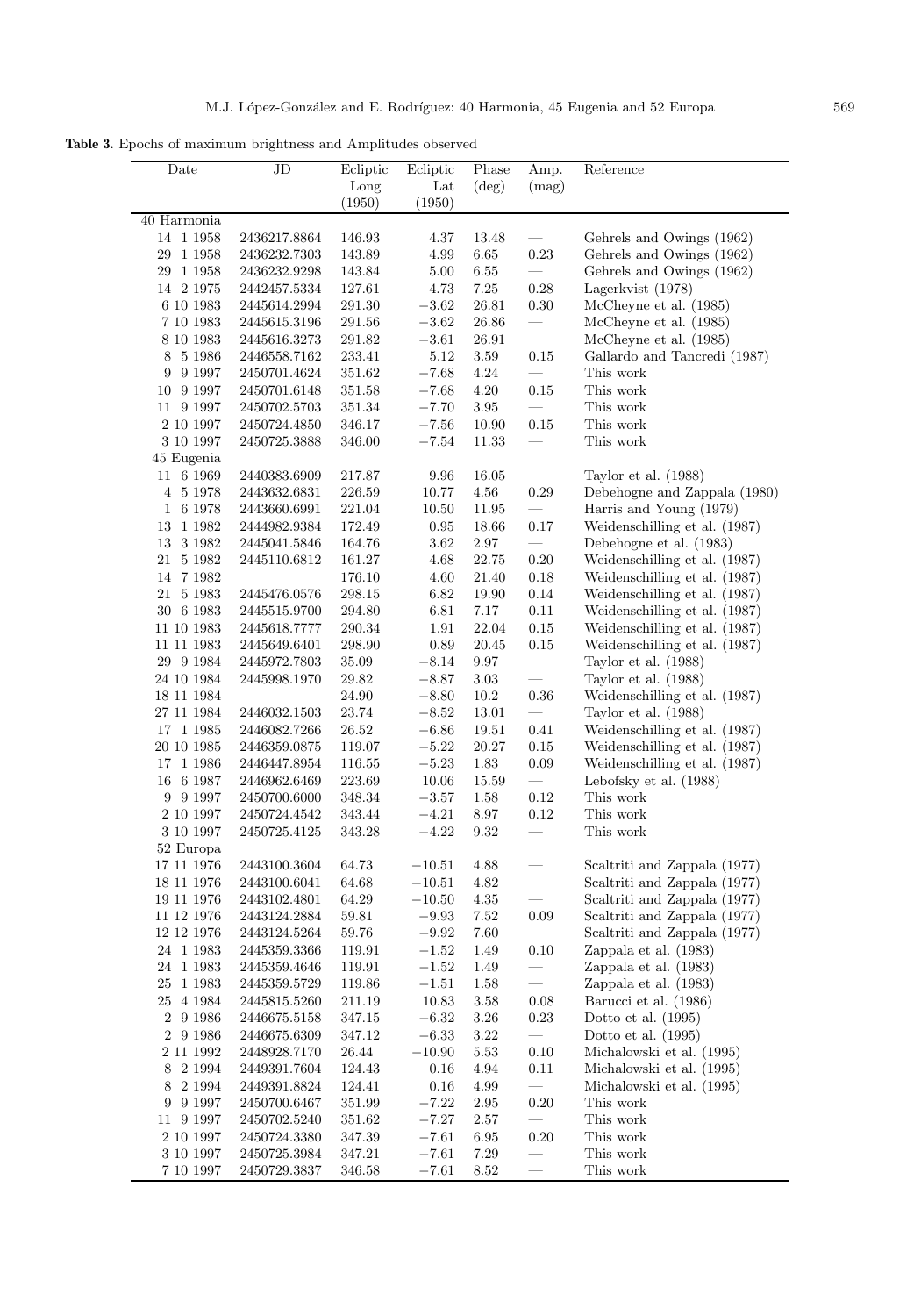

**Fig. 3.** Lightcurves and colour indices of 52 Europa in rotational phase. The 0 phase time corresponds at JD 2450700.5384 corrected for light-time

expressions for  $f_1$  have been used as elements of a sum of squares to be minimized by a least-square fit.

First of all we look for a mean synodic period that suits all the epochs of maximum light for each asteroid. There are cases where this mean synodic period is not well defined, as it is possible to choose between different mean synodic periods. For these cases we look for different solutions for each of the possible mean synodic periods by using a grid of  $\lambda_p$  and  $\beta_p$  as trial poles making a leastsquare fit for each trial pole, first for prograde and then for retrograde solutions. The solutions with least residuals are considered as the most probable solutions. In this way we obtain a more likely solution for the corresponding values of  $T \, \text{sid}, \lambda_p, \beta_p, \frac{a}{b}, \frac{b}{c}$  and  $\beta_A$  simultaneously.

In Table 4 we have listed the final solution obtained for  $T \, sid$ ,  $\lambda_p$ ,  $\beta_p$ ,  $a/b$ ,  $b/c$  and  $\beta_A$  for each asteroid, together with the mean synodic period used. Previous solutions reported by earlier authors are also shown in Table 4.

#### **4. Results**

#### 4.1. 40 Harmonia

40 Harmonia is a S-type asteroid (Tholen 1989) with a diameter of 111 km (Tedesco 1989). From our data we find a synodic period for 40 Harmonia of  $8^{\text{h}}54^{\text{m}}36^{\text{s}}$ . The composite lightcurves obtained for 40 Harmonia show a regular shape in all the uvby filters, with two maxima and two minima per rotational cycle. The maximum amplitude in all the *uvby* filters is of  $0<sup>m</sup>15$  and the amplitude averaged in the rotational cycle is of  $0<sup>m</sup>13$ . No significative difference in the lightcurve amplitude is found in the lightcurves measured during October,  $\bar{\alpha} = 12,001$ , with respect to those measured during September,  $\overline{\alpha} = 4.4025$ . The colour indices do not show any variation greater than the scatter of the data during the rotational phase of this asteroid (see Fig. 1).

Using a linear phase angle correction, a mean linear phase coefficient,  $\beta_{\rm m}$ , of  $0.029 \pm 0.004$  mag/degree is obtained by averaging the linear phase coefficients obtained in each of the Strömgren filters. The mean values of  $V(1,0) = 7^{\text{m}}369$ ,  $B - V = 0^{\text{m}}862$  and  $U - B = 0^{\text{m}}398$ found using a linear phase angle correction, agree with the mean values of  $V(0) = 7 \cdot 0.043$ ,  $B - V = 0.0867$  and  $U - B = 0$ . 382 found by using the radiative transfer theory of Lumme & Bowell (1981b) and with the values reported in the TRIAD file of Bowell et al. (1979). The difference found in the magnitudes deduced for both methods,  $V(1,0) - V(0^{\circ})$ , of  $0^{\circ}$  33 is as expected for all the asteroids (Bowell & Lumme 1979). The multiple scattering factor obtained from the u Strömgren filter,  $Q_u$ , is smaller than that obtained from the other Strömgren filters, that have very similar values. However the difference found for the  $Q_u$  factor is within the error bars of the determination and thus may not be significant. The average value found in all the Strömgren filters of the multiple scattering factor,  $Q_m$ , of  $0.141 \pm 0.021$  is in agreement with the mean value of an asteroid of type S (Bowell & Lumme 1979).

Tancredi & Gallardo (1991) determined for this asteroid values of  $\lambda_p$  of  $15^{\circ} - 25^{\circ}$  and  $\beta_p$  of  $20^{\circ} - 60^{\circ}$  (or  $\lambda_{\rm p} = 195^{\circ} - 210^{\circ}$  ,  $\beta_{\rm p} = 20^{\circ} - 70^{\circ}$  ) and a value for  $a/b$  of 1.27−1.35. Michalowski (1993) obtained a prograde sense of rotation with a  $Tsid = 0.3712522$  and values  $\lambda_{\rm p} = 208^{\circ}$ ,  $\beta_{\rm p} = 21^{\circ}$ ,  $a/b = 1.27$  and  $b/c = 2.07$ .

Here we obtain the best fit considering 40 Harmonia as a prograde rotator obtaining  $Tsid = 0.13711872$  being  $\lambda_{\rm p} = 22^{\circ}, \beta_{\rm p} = 28^{\circ}$  (or  $\lambda_{\rm p} = 203^{\circ}, \beta_{\rm p} = 38^{\circ}$ ),  $a/b = 1.31$ ,  $b/c = 1$  and  $\beta_A = 1 \; 10^{-5}$ . A solution with a value of  $Tsid = 0.13712535$  is also obtained but this solution has slightly greater residuals.

The observed amplitudes together with the theoretical amplitudes, at zero-phase angle, obtained with the solution values of  $a/b$  and  $b/c$  versus the aspect angle are plotted in Fig. 4. The agreement obtained is surprisingly good, however more lightcurves of 40 Harmonia would improve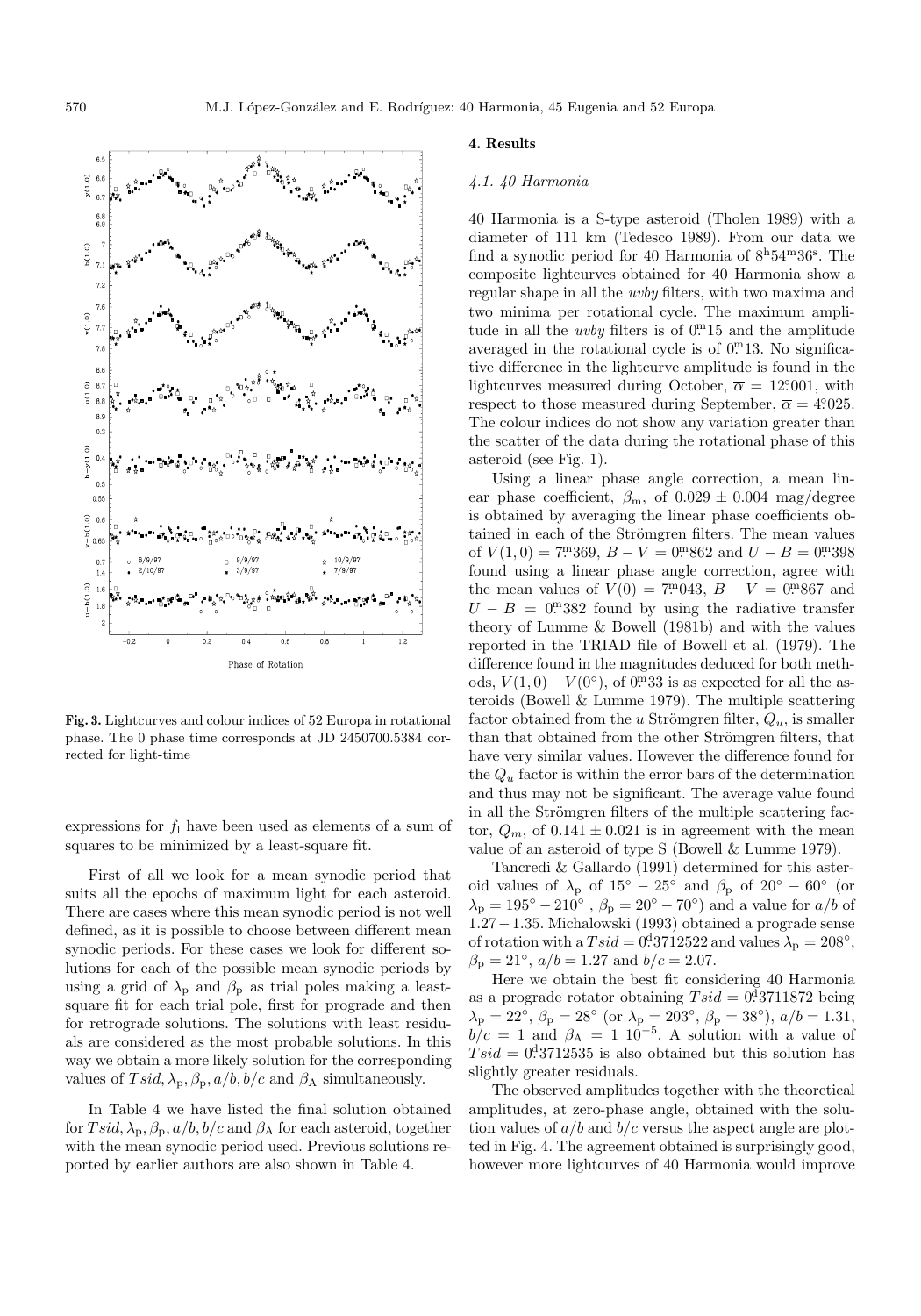**Table 4.** Rotational properties

| Reference                  | Mean Tsyn              | Sense       | Tsid                   | $\lambda_{\rm p}$ | $\beta_{\rm p}$ | $\lambda_{\rm p}$ | $\beta_{\rm p}$ | a/b  | b/c  | $\beta_{\rm A}$ |
|----------------------------|------------------------|-------------|------------------------|-------------------|-----------------|-------------------|-----------------|------|------|-----------------|
|                            |                        |             |                        |                   |                 |                   |                 |      |      |                 |
| 40 Harmonia                |                        |             |                        | $20^{\circ}$      | $40^{\circ}$    | $203^\circ$       | $45^{\circ}$    | 1.31 | 1    |                 |
| Tancredi & Gallardo (1991) |                        | P           | $0^4$ 3712522          |                   |                 | $208^\circ$       | $21^{\circ}$    | 1.24 | 2.07 |                 |
| Michalowski (1993)         | $0^d$ 3712973          |             | 0 <sup>d</sup> 3711872 |                   | $28^{\circ}$    |                   |                 |      |      |                 |
| This work                  |                        | Ρ           |                        | $22^{\circ}$      |                 | $203^\circ$       | $38^{\circ}$    | 1.31 |      | 0.00001         |
| This work                  | 0 <sup>d</sup> 3713638 | ${\bf P}$   | 0 <sup>d</sup> 3712535 | $12^{\circ}$      | $34^{\circ}$    | $201^\circ$       | $41^{\circ}$    | 1.31 | 1    | 0.00001         |
| 45 Eugenia                 |                        |             |                        |                   |                 |                   |                 |      |      |                 |
| Taylor et al. $(1988)$     |                        | $\mathbf R$ | $0^4, 2374645$         | $106^\circ$       | $26^{\circ}$    | $295^\circ$       | $34^\circ$      |      |      |                 |
| Drummond et al. (1988)     |                        | $\mathbf R$ | 0 <sup>d</sup> 2374646 |                   |                 | $307^\circ$       | $44^{\circ}$    | 1.33 | 1.65 |                 |
| Magnusson (1990)           |                        | $\mathbf R$ | 0 <sup>d</sup> 2374646 | $116^\circ$       | $26^{\circ}$    | $305^\circ$       | $35^{\circ}$    | 1.36 | 1.48 |                 |
| Lumme et al. $(1990)$      |                        | ${\bf R}$   | 0 <sup>d</sup> 2374646 | $128^\circ$       | $16^{\circ}$    | $313^\circ$       | $25^{\circ}$    | 1.3  | 1.4  |                 |
| Drummond et al. (1991)     |                        | $\mathbf R$ | $0^4$ 2374646          |                   |                 | $307^\circ$       | $44^{\circ}$    | 1.33 | 1.65 |                 |
| De Angelis (1995)          |                        | R           | 0 <sup>d</sup> 2374650 |                   |                 | $289^\circ$       | $27^{\circ}$    | 1.33 | 1.23 | 0.0054          |
| This work                  | 0 <sup>d</sup> 2374297 | $\mathbf R$ | $0^4$ 2374644          | $106^\circ$       | $42^{\circ}$    | $313^\circ$       | $41^{\circ}$    | 1.33 | 1.4  | 0.0030          |
| 52 Europa                  |                        |             |                        |                   |                 |                   |                 |      |      |                 |
| Barucci et al. (1986)      |                        |             |                        | $0^{\circ}$       | $37^\circ$      | $203^\circ$       | $38^\circ$      | 1.12 | 1    |                 |
| Dotto et al. $(1995)$      |                        | $\mathbf R$ | 0 <sup>d</sup> 2346504 | $70^{\circ}$      | $40^{\circ}$    | $260^\circ$       | $55^{\circ}$    | 1.21 | 1.30 |                 |
| Michalowski et al. (1995)  |                        | $\mathbf R$ | 0 <sup>d</sup> 2347019 | $77^\circ$        | $18^{\circ}$    | $264^{\circ}$     | $32^{\circ}$    | 1.20 | 1.17 |                 |
| This work                  | 0 <sup>d</sup> 2346131 | $\mathbf P$ | 0 <sup>d</sup> 2345855 | $63^{\circ}$      | $46^{\circ}$    | $261^\circ$       | $60^{\circ}$    | 1.19 | 2.2  | 0.0050          |



**Fig. 4.** Amplitude obtained considering 40 Harmonia as a triaxial ellipsoid with  $a/b = 1.31$  and  $b/c = 1$ . Amplitudes observed and corrected by a phase factor  $\beta_A = 0.00001$ 

the determination of its sidereal period and rotational parameters.

# 4.2. 45 Eugenia

45 Eugenia is a 214 km FC-type asteroid (Tedesco 1989; Tholen 1989). This asteroid has been observed during eight oppositions between 1969 and 1988 and now in 1997. We find a synodic period of  $5^{\rm h}42^{\rm m}00^{\rm s}$ from our data. The composite lightcurves obtained for 45 Eugenia show regular shapes in all the uvby filters, with two maxima and two minima per rotational cycle. The scatter of the data is greater in the  $u$ and  $y$  filters. The maximum amplitude in all the  $uvby$ filters is of  $0<sup>m</sup>12$  and the amplitude averaged in the rotational cycle is of  $0<sup>m</sup>11$ . No significant differences in the amplitude can be deduced from our data for October observations,  $\overline{\alpha}$  = 9.83, with respect to September observations,  $\bar{\alpha} = 1.046$ . The colour indices during the rotational phase of this asteroid show large dispersions. The  $b - y$  colour index seems to present maximum values at half of the rotational phase of this asteroid while the  $u - b$  colour index seems to show a variation anticorrelated with that of the  $b - y$  curve. However these variations are within the scatter of the data and may be of no significance (see Fig. 2).

Using a linear phase angle correction a mean linear phase coefficient of  $0.030 \pm 0.010$  mag/degree is obtained from all the Strömgren filters. The mean values of  $V(1,0) = 7^{\text{m}}815, B - V = 0^{\text{m}}659 \text{ and } U - B = 0^{\text{m}} 207$ found using a linear phase angle correction and the ones of  $V(0) = 7^{m}504$ ,  $B - V = 0^{m}689$  and  $U - B = 0^{m}201$ found following Lumme & Bowell (1981b) theory are in very good agreement. However, the value of  $U - B$  obtained here is smaller than the one reported by the TRIAD file. The multiple scattering factors,  $Q_{\text{filters}}$ , obtained from the different Strömgren filters do not vary greatly. The average value found in all the Strömgren filters,  $Q_m$ , is of  $0.159 \pm 0.023$ . These values are greater than the mean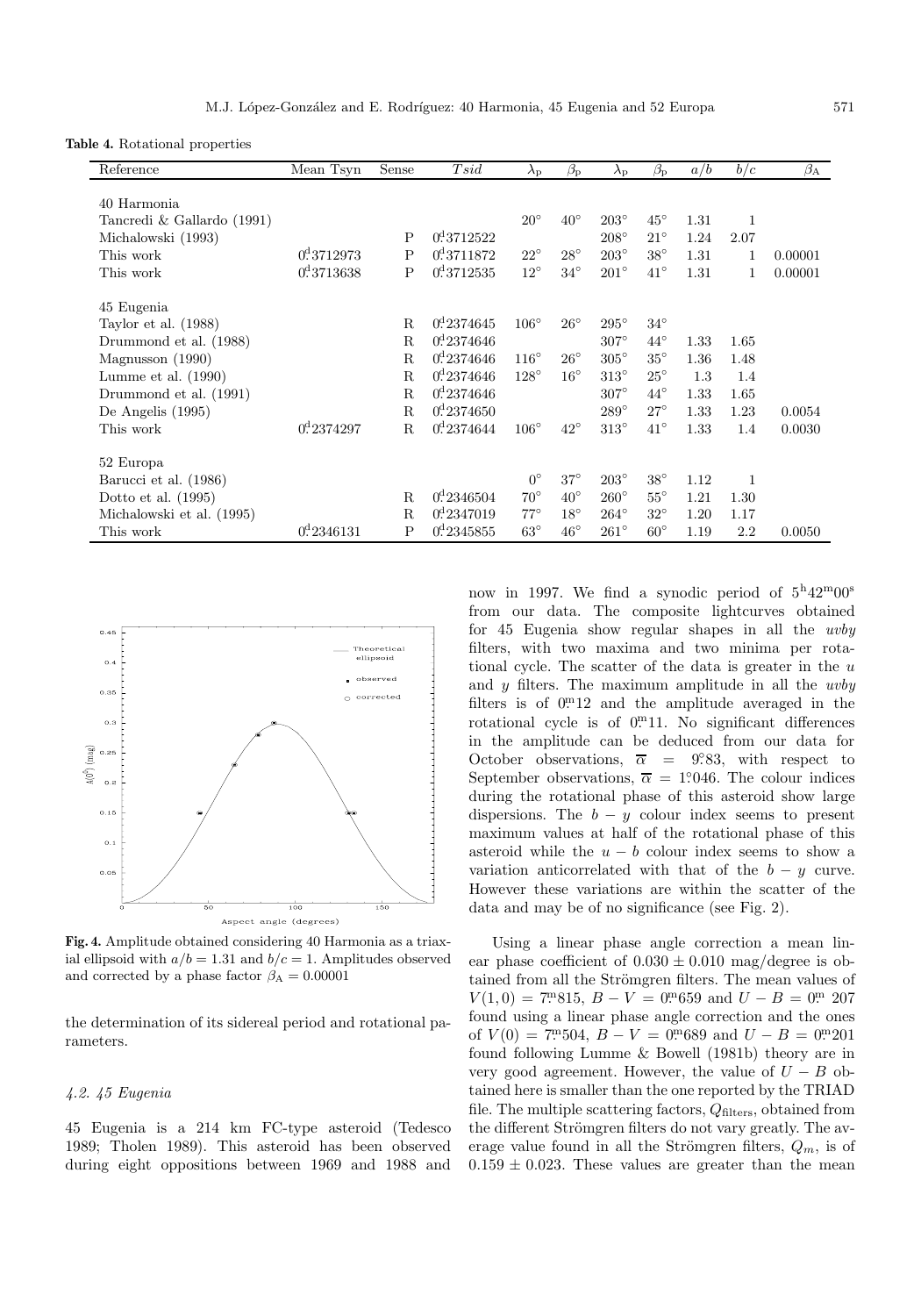

**Fig. 5.** Amplitude obtained considering 45 Eugenia as a triaxial ellipsoid with  $a/b = 1.33$  and  $b/c = 1.4$ . Amplitudes observed and corrected by a phase factor  $\beta_{\rm A}=0.003$ 

values reported for C type asteroids, and also for U type asteroids (Bowell & Lumme 1979; Lumme & Bowell 1981b).

Previous solutions show 45 Eugenia as a retrograde rotator. Here we obtain the best fit with  $Tsid = 0.2374644$ and  $\lambda_p = 313^\circ$  and  $\beta_p = 41^\circ$  or  $(\lambda_p = 106^\circ$  and  $\beta_p = 42^\circ)$ and values for  $a/b$  of 1.33,  $b/c$  of 1.4 and  $\beta_A$  of 3 10<sup>-3</sup>. This solution is in agreement with previous determined values for  $\lambda_p$  and  $a/b$ , however the value of  $\beta_p$  seems to be greater than the average value of the previous determinations (although Drummond et al. 1988, 1991, reported values of  $\beta_{\rm p} = 44^{\circ}$ ).

In Fig. 5 the observed amplitudes together with the theoretical, at zero phase angle, obtained with these values of  $a/b$  and  $b/c$  are plotted versus the aspect angle. This figure shows very dispersed amplitude values, for aspect angles from  $40°$  to  $60°$ , from  $120°$  to  $150°$  and close to 100◦. More lightcurves covering the gaps in the aspect angle would help us to discern the rotational parameters of 45 Eugenia.

#### 4.3. 52 Europa

This object is a CF-type asteroid (Tholen 1989) with a diameter of 312 km (Tedesco 1989). Zappala et al. (1983) observed 52 Europa in January 1983 and obtained a synodic period of  $5^{h}631$  and an amplitude of  $0^{m}10$ . From our data we find a synodic period of  $5^{\text{h}}37^{\text{m}}46^{\text{s}}$ . The composite lightcurves obtained for 52 Europa show regular shapes in all the uvby filters, with two maxima and two minima per rotational cycle (see Fig. 3). The maximum amplitude in all the *uvby* filters is of  $0<sup>m</sup>20$  and the amplitude averaged

in the rotational cycle is of  $0<sup>m</sup>14$ . No significant differences in the lightcurve amplitude can be deduced from our data at  $\bar{\alpha} = 7.75$  (October observations) with respect to those at  $\bar{\alpha} = 2.277$  (September observations) and the colour indices seem to be constant during the rotational phase of the asteroid.

A mean linear phase coefficient,  $\beta_{\rm m}$ , of 0.040  $\pm$  $0.012$  mag/degree is obtained from all the Strömgren filters. This coefficient is obtained for an average phase angle of 7. ◦75 when a possible greater phase correction than the one deduced at greater phase angles is to be expected. We find mean values of  $V(1,0) = 6.640$ , B − V = 0. <sup>m</sup>673 and <sup>U</sup> <sup>−</sup> <sup>B</sup> = 0. <sup>m</sup>267 using a linear phase angle correction that agree with the mean values of  $V(0) = 6^{m}382$ ,  $B - V = 0^{m}704$  and  $U - B = 0^{m}273$ obtained by using Lumme & Bowell (1981b) theory. The difference  $V(1,0) - V(0) = 0$ . 26 is slightly smaller than the expected but could be explained by considering that the magnitude,  $V(1,0)$ , has been obtained with a linear phase correction to values obtained at phase angles between 7◦ and 9◦ and, as was commented before, the linear phase coefficient used could be a little greater than that obtained at greater phase angles, producing a consecutive decrease in the extrapolation to the  $V(1,0)$ magnitude. The values obtained here for the magnitude and the colour indices agree with the values reported in the TRIAD file.

There are slight differences in the values of the multiple scattering factors,  $Q_{\text{filters}}$ , deduced using the different Strömgren filters. The value obtained in the  $y$  filter is the smallest one, increasing for the  $b, v$  and  $u$  filters. This value,  $Q_y = 0.093 \pm 0.026$ , is within the range of the mean values of  $Q_V$  reported for a C-type asteroids (Bowell & Lumme 1979).

Scaltriti & Zappala (1977), Zappala et al. (1983) and Barucci et al. (1986) observed 52 Europa in December 1976, January 1983 and April 1984 finding amplitudes in their lightcurves of  $0.^{m}09, 0.^{m}10$  and  $0.^{m}08$ , respectively. Dotto et al. (1995) observed 52 Europa during August-September 1986 and obtained a lightcurve of  $0<sup>m</sup>23$  of amplitude. They found 52 Europa as a retrograde rotator with  $Tsid = 0.012346504$  and  $\lambda_{\rm p} = 70^{\circ}$ ,  $\beta_{\rm p} = 40^{\circ}$  (or  $\lambda_{\rm p} = 260^{\circ}$ ,  $\beta_{\rm p} = 55^{\circ}$  and values for  $a/b$  of 1.21 and for  $b/c$ of 1.30. Michalowski et al. (1995) observed 52 Europa in 1992 and 1994 obtaining lightcurves with  $0^{m}$ 10 and  $0^{m}$ 11 of amplitude, respectively. They obtained 52 Europa as a retrograde rotator with  $Tsid = 0.2347019$  and  $\lambda_{\rm p} = 77^{\circ}$ ,  $\beta_{\rm p} = 18^{\circ}$  (or  $\lambda_{\rm p} = 264^{\circ}$ ,  $\beta_{\rm p} = 32^{\circ}$ ) and values for  $a/b$  of 1.20 and for  $b/c$  of 1.17.

Here we obtain the best fit when 52 Europa is considered as a prograde rotator (when 52 Europa is considered as a retrograde rotator the residuals coming from the Epoch method increase substantially) obtaining  $Tsid =$ 0.42345855 and  $\lambda_{\rm p}$  = 261°,  $\beta_{\rm p}$  = 60° (or  $\lambda_{\rm p}$  = 63°,  $\beta_{\rm p} = 46^{\circ}$ ) and values for  $a/b$  of 1.19, for  $b/c$  of 2.2 and for  $\beta_A = 5 \, 10^{-3}$ . These results are in agreement with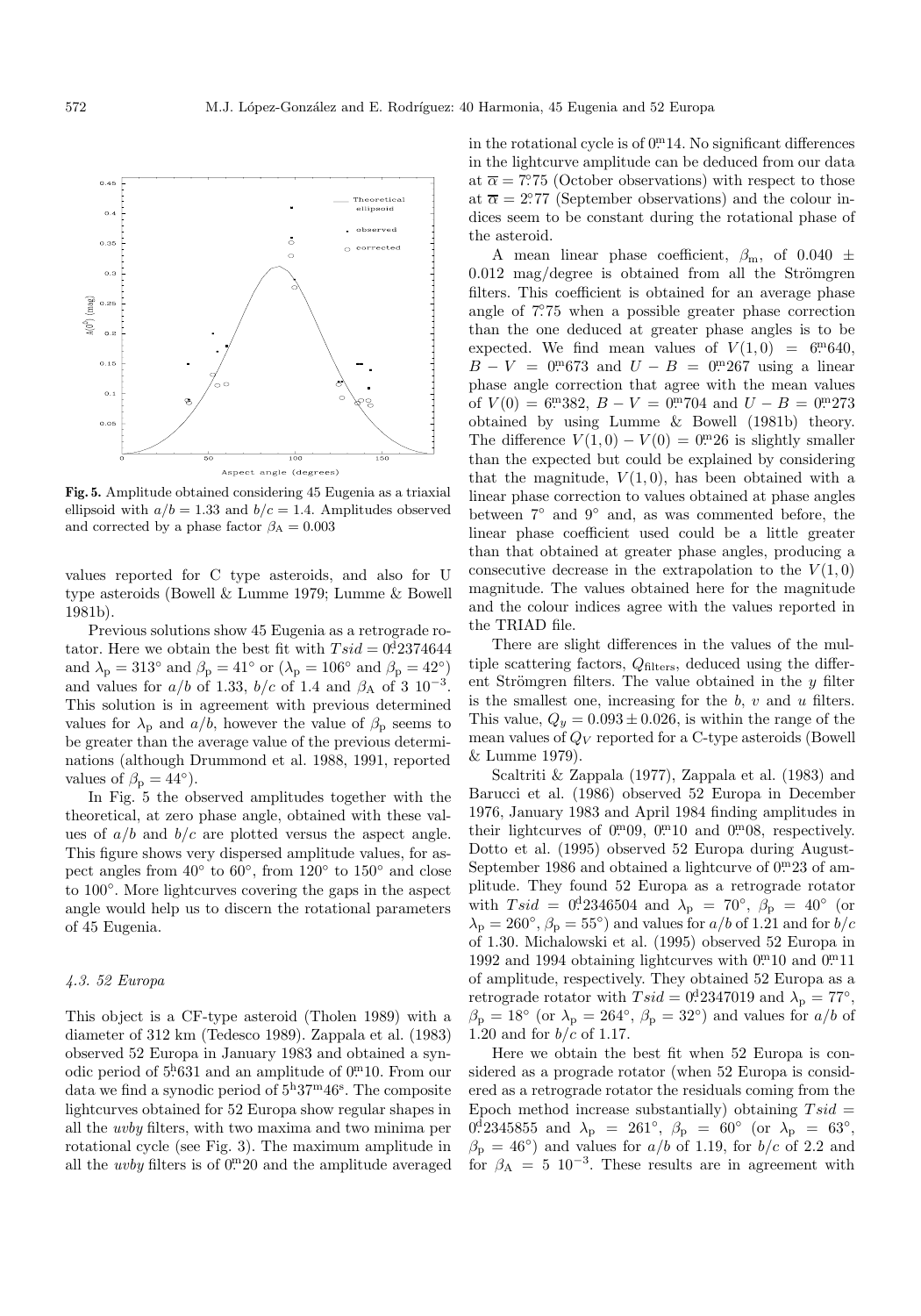

**Fig. 6.** Amplitude obtained considering 52 Europa as a triaxial ellipsoid with  $a/b = 1.19$  and  $b/c = 2.2$ . Amplitudes observed and corrected by a phase factor  $\beta_A = 0.005$ 

previous determinations for  $\lambda_p$  and  $\beta_p$  obtained by Dotto et al. (1995). However the values of  $\beta_{\rm p}$  obtained by Michalowski et al. (1995) are smaller. The value obtained for  $a/b$  is in agreement with previous determinations while the value found for  $b/c$  is greater than previous determinations. The values of the observed amplitudes and the theoretical ones calculated with this solution at zero phase angle are plotted in Fig. 6. The agreement obtained is very good. Again new lightcurves for increasing the ecliptic longitude coverage of this asteroid would help to improve future work on the rotational properties of 52 Europa.

# **5. Conclusions**

Lightcurves of asteroids 40 Harmonia, 45 Eugenia and 52 Europa from September to October 1997 are presented using *uvby* Strömgren photometry. The lightcurves obtained for these three asteroids show very regular shapes with two maxima and two minima per cycle. Although in all the cases the two peaks are of slightly different amplitudes. The absolute magnitudes and colour indices obtained agree well with previous measurements. No significative tendencies are found in the colour indices during their rotational phases. The values for the linear phase coefficients and for the multiple scattering factors obtained for 40 Harmonia and 52 Europa are in good agreement with the mean values expected for S-type and C-type asteroids, respectively. However, for 45 Eugenia a multiple scattering factor greater than the mean values expected for C-type asteroids (also for U-type) is obtained.

Values of sidereal periods, poles and shapes parameter are proposed. However lightcurves taken at different ecliptic longitudes and at different solar phase angles would help to obtain more accurate rotational and shape solutions.

Acknowledgements. This research was partially supported by the Comisión Interministerial de Ciencia y Tecnología under contracts ESP97-1773-C03-01 and ESP97-1798, the Junta de Andalucía and the Dirección General de Enseñanza Superior (DGES) under project PB96-0840. This research has made use of the Asteroid Photometric Catalogue database. We very gratefully acknowledge the staffs of Sierra Nevada Observatory for their help during the run of observations. Acknowledgements are also especially made to M.C. Romero for making available many papers used in this investigation and to V.G. Brown for proofreading. We wish to thank the referee, J. Berthier, for useful comments and suggestions.

# **References**

- Barucci M.A., Bockelee-Morvan D., Brahic A., et al., 1986, A&A 163, 261
- Bowell E., Lumme K., 1979, in Asteroids I, Gehrels T. (ed.). Univ. of Arizona press, Tucson, p. 132
- Bowell E., Gehrels T., Zellner B., 1979, in Asteroids I, Gehrels T. (ed.). Univ. of Arizona press, Tucson, p. 1108
- De Angelis G., 1993, PSS 41, 285
- De Angelis G., 1995, PSS 43, 649
- Debehogne H., Zappala V., 1980, A&AS 40, 257
- Debehogne H., De Sanctis G., Zappala V., 1983, Icarus 55, 236
- Dermott S.F., Harris A.W., Murray C.D., 1984, Icarus 57, 14
- Dotto E., De Angelis G., Di Martino M., et al., 1995, Icarus 117, 313
- Drummond J.D., Weidenschilling, S.J., Chapman C.R., Davis D.R., 1988, Icarus 76, 19
- Drummond J.D., Weidenschilling, S.J., Chapman C.R., Davis D.R., 1991, Icarus 89, 44
- Farinella P., Paolicchi P., Zappala V., 1981, A&A 104, 159
- Gallardo T., Tancredi G., 1987, Rev. Mex. Astron. Astrofis. 15, 103
- Gehrels T., Owings D., 1962, ApJ 135, 906
- Harris A.W., Young J.W., 1979, Icarus 38, 100
- Hauck B., Mermilliod M., 1998, A&AS 129, 431
- Lagerkvist C.I., 1978, A&AS 31, 361
- Lagerkvist C.I., Barucci M.A., Capria M.T., et al., 1987, Asteroid Photometric Catalogue, Consiglio Nazionale delle Richerche, Roma
- Lagerkvist C.I., Barucci M.A., Capria M.T., et al., 1988, Asteroid Photometric Catalogue, First Update. Consiglio Nazionale delle Richerche, Roma
- Lagerkvist C.I., Barucci M.A., Capria M.T., et al., 1992, Asteroid Photometric Catalogue, Second Update. Uppsala Universitet, Uppsala
- Lebofsky L.A., Greenberg R., Tedesco E.F., Veeder G., 1988, Icarus 75, 518
- Lumme K., Bowell E., 1981a, AJ 86, 1694
- Lumme K., Bowell E., 1981b, AJ 86, 1705
- Lumme K., Karttunen H., Bowell E., 1990, A&A 229, 228
- Magnusson P., 1986, Icarus 68, 1
- Magnusson P., 1990, Icarus 85, 229